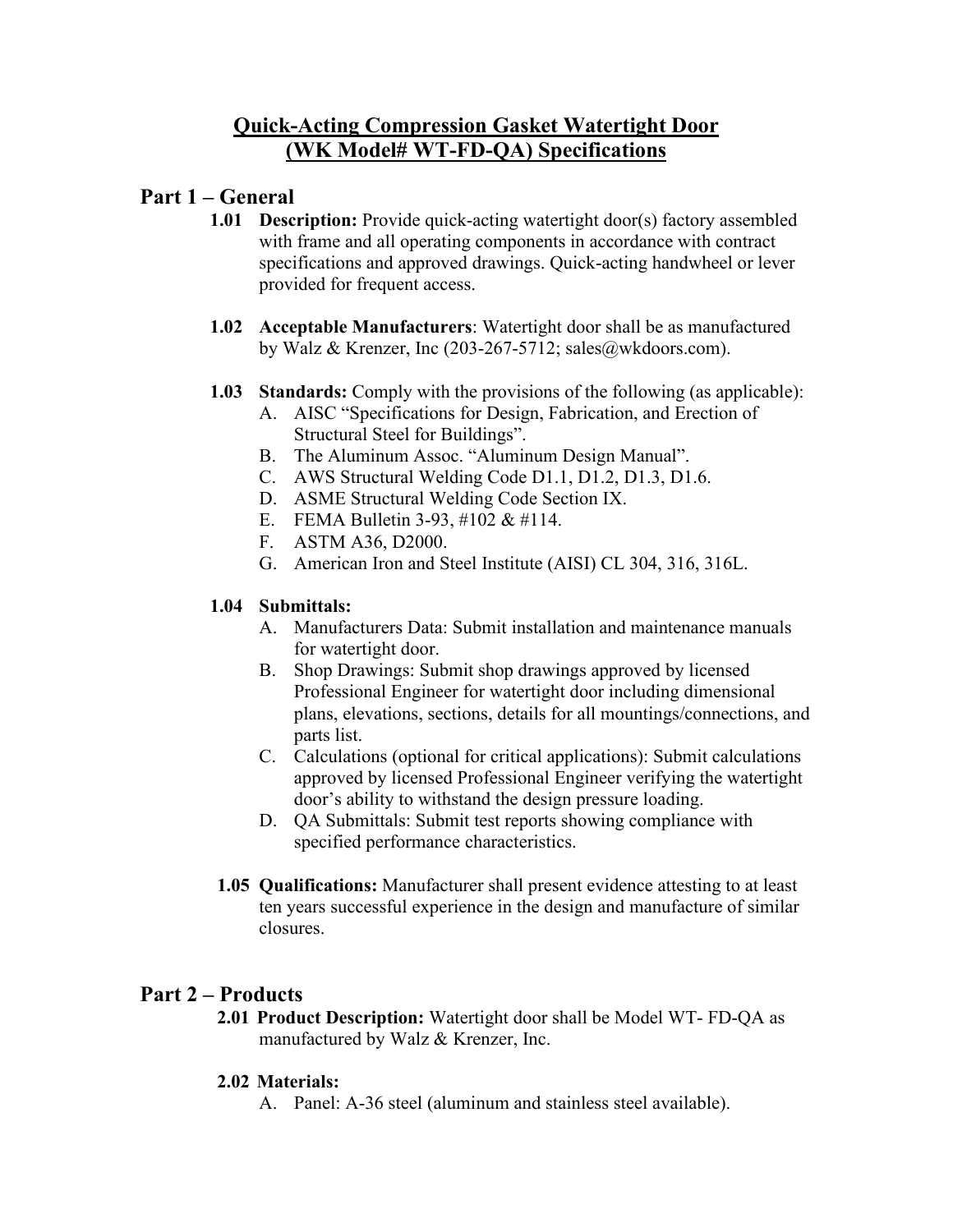- B. Frame: A-36 steel (aluminum and stainless steel available).
- C. Gasket: neoprene gasket, 25 duro with fully molded corners. For pressures exceeding 22 psi, 40 duro gasket is used. Optional gasket material for unusual environmental conditions including viton, silicone, hypalon and others.
- D. Operating Mechanism:
	- a. Dogs: xylan-coated steel
	- b. Toggles: bronze or stainless steel
	- c. Link Bars: stainless steel
	- d. Gears: stainless steel

Other options available upon request.

- E. Bushings and bearings for dogs (if required): bronze oil impregnated bearings.
- F. Finish: steel or aluminum panels and frames to be coated with (1) primer coat and (2) top coats of shop polyurethane system. Stainless steel to be uniform bead blast per SSPC-SP17 (other options available upon request).
- G. Hinges: to include bronze oil-impregnated thrust bearing and stainless steel hinge pins.

#### **2.03 Design:**

- A. Design Pressure: # (in feet of water or psi). Specify seating (pushing door closed) or unseating direction (pushing door open).
- B. Rectangular door openings shall have square corners unless otherwise specified. Radiused corners, circular openings, and other custom door opening shapes available.
- C. Sides and top of frame are angles for mounting on the exterior face of the wall surface.
- D. Bottom frame is a flatbar with raised machined knife-edge. Standard bottom sill is raised 1-1/2" from floor surface.
- E. Recessed sill option or removable flush bottom sill option are available when flush sill is required.
- F. Installation:
	- a. Frame(s) shall have mounting holes for expansion or adhesive concrete anchors for installation on existing openings.
	- b. For new concrete pours, frame(s) shall have welded embedment anchors and/or a masonry subframe.
	- c. Other options included weld-on installation (field welding by installer).
- G. Frame knife-edge shall be rounded and smooth to maximize sealing.
- H. Removable ramp (optional) is placed over the raised bottom sill for vehicular traffic or to prevent tripping hazard.
- I. Options include power operation, viewing windows, locks, and remote indication/control/monitoring.